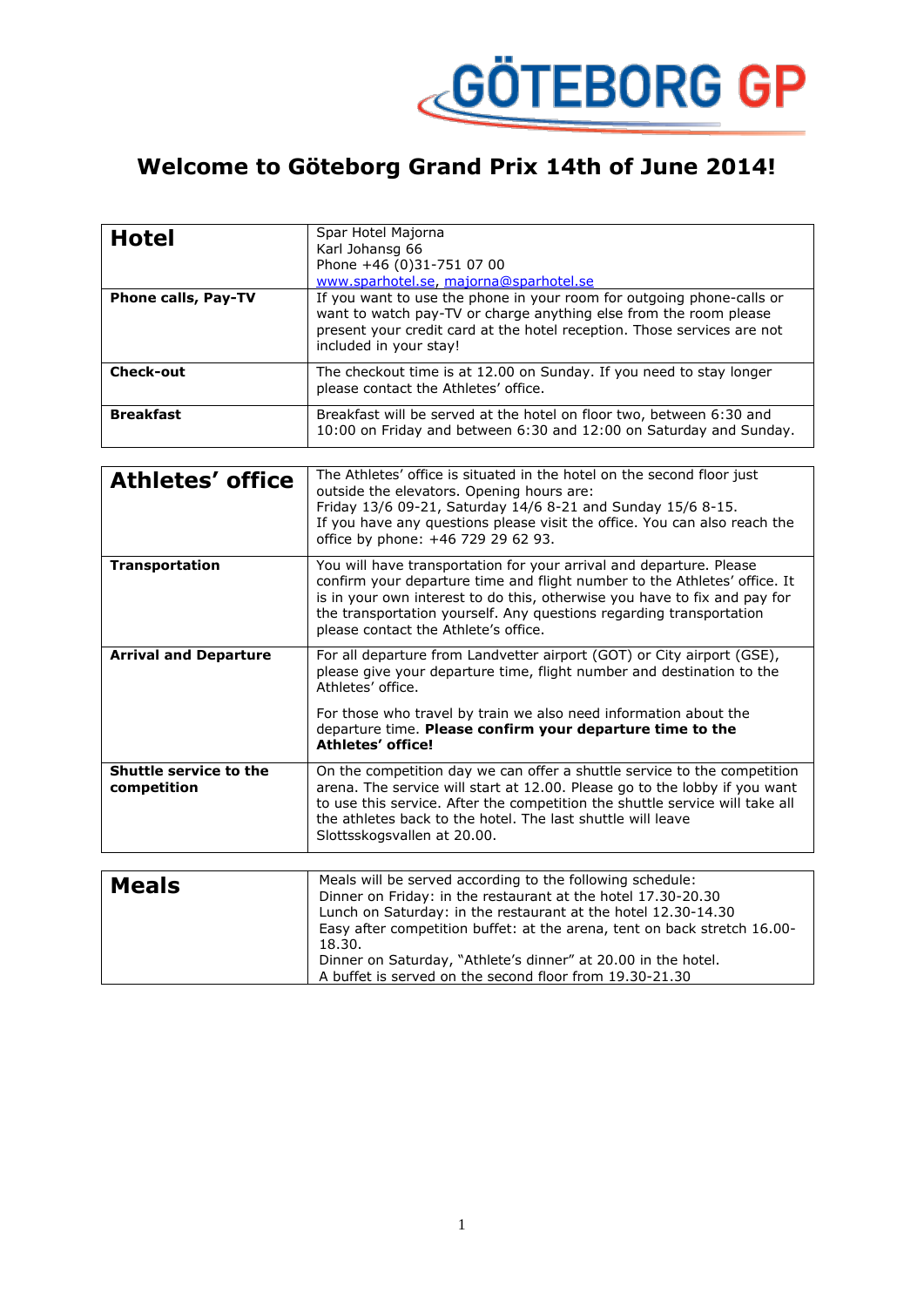## **GÖTEBORG GP**

| <b>Competition</b>      | Meeting Director Per Skoog, +46 738 13 80 80 goteborg ap@gfif.se<br>Website www.folksamgp.se/GoteborgGP/2014/                                                                                                                                                                                                                                                                                                                                                                                                                                                                                                                                                                                                 |
|-------------------------|---------------------------------------------------------------------------------------------------------------------------------------------------------------------------------------------------------------------------------------------------------------------------------------------------------------------------------------------------------------------------------------------------------------------------------------------------------------------------------------------------------------------------------------------------------------------------------------------------------------------------------------------------------------------------------------------------------------|
|                         | Name of the competition arena: Slottsskogsvallen                                                                                                                                                                                                                                                                                                                                                                                                                                                                                                                                                                                                                                                              |
| <b>Start lists</b>      | Start lists, lane assignments and start order will be available at the<br>hotel, at the Athletes' office and on our website<br>www.folksamgp.se/GoteborgGP/2014/                                                                                                                                                                                                                                                                                                                                                                                                                                                                                                                                              |
| <b>Training</b>         | There are training possibilities according to the following:<br>Friday 13/6 at Friidrottens Hus (Indoor arena next to the competition<br>arena) between 14.00-19.00. Please note that the outdoor competition<br>arena is closed due to another competition that Friday.<br>When there are available cars, Athletes office will set you up with<br>transportation to the track for training. Otherwise, to get to Friidrottens<br>Hus, you take a tram (number 3, the dark blue one) towards<br>Marklandsgatan, where you also get off. From there you walk about 5<br>minutes. For more information, contact the Athletes' office.<br>Please bring your implement to the implements check at Friidrottenshus |
| <b>Implements check</b> | no later than 90 minutes before the start of your event.                                                                                                                                                                                                                                                                                                                                                                                                                                                                                                                                                                                                                                                      |
| <b>Number bibs</b>      | The number bibs will be handed out at the indoor/warm up arena on<br>competition day from 12.00. You must wear your number bib in the front<br>and it is forbidden do fold away the commercial logotypes at the bib. You<br>must pick up your number bib at least one hour before your event starts.                                                                                                                                                                                                                                                                                                                                                                                                          |
| Warm-up                 | There is a park close to the competition arena for warm up outside. It is<br>also possible to use the indoor arena, Friidrottens Hus, and it's located<br>next to Slottsskogsvallen.                                                                                                                                                                                                                                                                                                                                                                                                                                                                                                                          |
| <b>Calling</b>          | There is a calling procedure before each event.<br>- 65 minutes for pole vault<br>- 40 minutes for other field events<br>- 20 minutes for track events<br>The calling is located just behind the press/media entrance and the<br>tower by the finish line.                                                                                                                                                                                                                                                                                                                                                                                                                                                    |
| <b>Heats</b>            | Will be presented on our website Friday the 13th of June<br>www.folksamgp.se/GoteborgGP/2014/                                                                                                                                                                                                                                                                                                                                                                                                                                                                                                                                                                                                                 |
| <b>Jumping schedule</b> | The jumping schedule will be presented on the website closer to the<br>competition www.folksamqp.se/GoteborgGP/2014/                                                                                                                                                                                                                                                                                                                                                                                                                                                                                                                                                                                          |
| <b>Poles</b>            | Your poles will be transported directly to the competition site on the day<br>of your arrival. The day of departure the poles will be transported<br>together with you to the airport.                                                                                                                                                                                                                                                                                                                                                                                                                                                                                                                        |
| <b>Spikes</b>           | The maximum length of spikes is 6 mm.                                                                                                                                                                                                                                                                                                                                                                                                                                                                                                                                                                                                                                                                         |
| Line-up                 | There will be a line-up before the start of each event. Please follow the<br>instructions of the officials.                                                                                                                                                                                                                                                                                                                                                                                                                                                                                                                                                                                                   |
| <b>Inner field</b>      | It is not allowed for athletes or coaches to be on the inner field without<br>authorisation. Security reasons especially.                                                                                                                                                                                                                                                                                                                                                                                                                                                                                                                                                                                     |
| Leaving the arena       | The volunteer in charge of their discipline will tell you when you will<br>leave the arena together. The winner will move on to the price ceremony<br>immediately.                                                                                                                                                                                                                                                                                                                                                                                                                                                                                                                                            |
| <b>Price ceremony</b>   | The price ceremony is held directly after each event and involves only<br>the winner of the event. The rest of the participants will leave the infield<br>immediately after the event, through the mixed zone. In those events<br>with more than one heat, the price money will be handed out to the A-<br>heat.                                                                                                                                                                                                                                                                                                                                                                                              |
| <b>Mixed zone</b>       | All athletes must pass through the mixed zone after the end of their<br>discipline. The mixed zone is located after the finish line.                                                                                                                                                                                                                                                                                                                                                                                                                                                                                                                                                                          |
| <b>Protests</b>         | You have to hand in a protest written by hand to the office in the tower<br>by the finish line no later than 30 minutes after the results have been<br>published, together with \$100. Money will be returned if jury accepts the<br>protest.                                                                                                                                                                                                                                                                                                                                                                                                                                                                 |